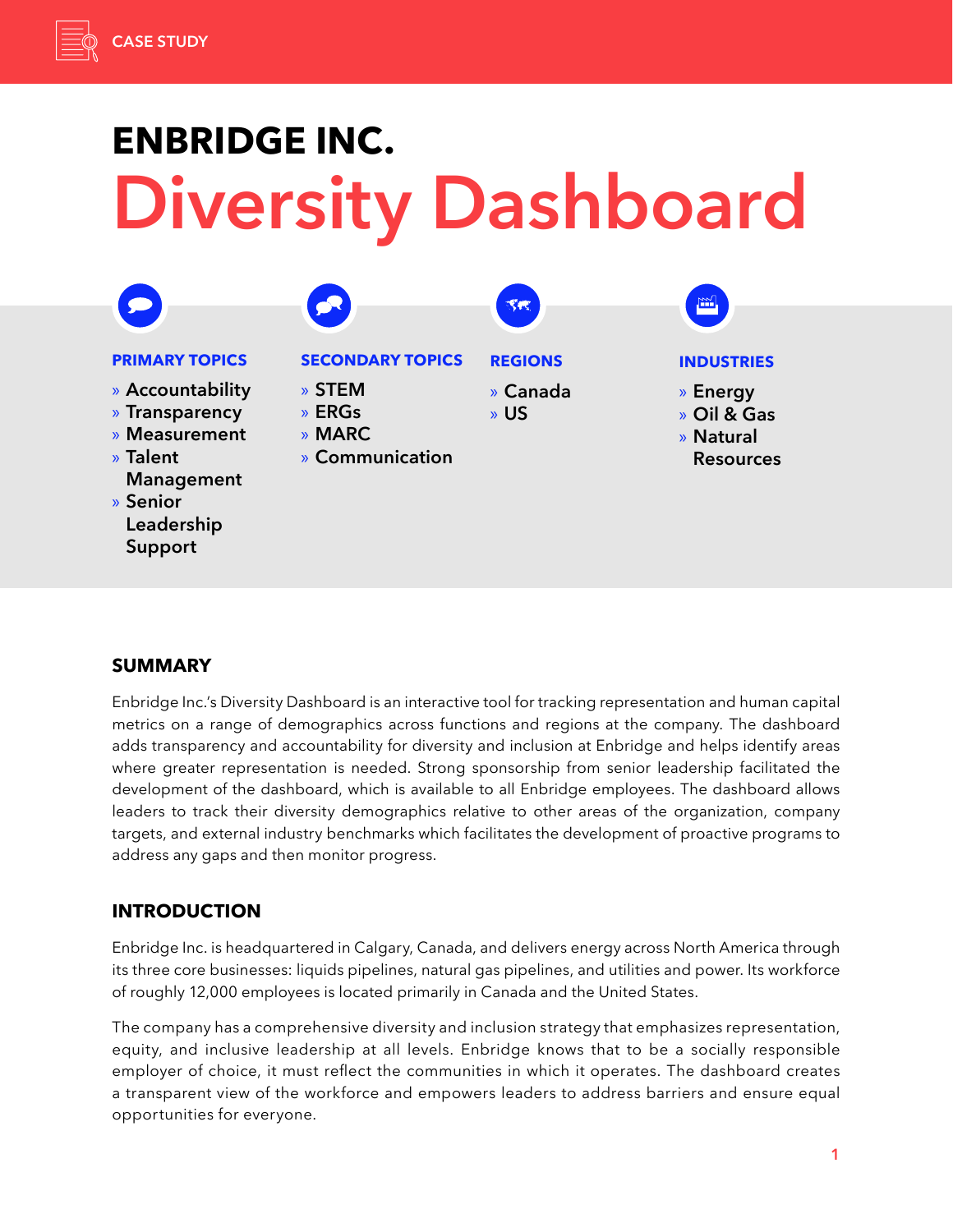

## **EVOLUTION OF THE DASHBOARD**

In 2014, the company surveyed women within its Liquids Pipelines business to identify opportunities to help women advance their careers. An idea emerged to use a dashboard to track the progression of women in the workplace. Enbridge's Diversity & Inclusion (D&I) Steering Committee created the dashboard under the sponsorship of Linda Palladino, Vice President of Human Resources and [Cynthia Hansen](https://www.catalyst.org/bio/cynthia-hansen/), who was the Senior Vice President of Operations at the time and was seeking to increase the representation of women in STEM. The idea was advocated for by the Women@Enbridge employee resource group as well as the [FEMINEN employee resource group](https://catalyst.org/research/enbridge-inc-feminen-females-in-engineering-employee-resource-group/) for women engineers.

The dashboard started as an excel spreadsheet tracking gender representation across the company and was published on Enbridge's intranet as a soft launch in 2016. In 2017, Enbridge merged with Houstonbased Spectra Energy. The D&I Steering Committee, with support from the D&I and HR Workforce Analytics teams, conducted an internal "Count Yourself In" census to understand the new workforce mix. Employees were asked to self-identify demographics along various dimensions of diversity. Using the data collected and external labor availability benchmarks, the company set representation targets for women, ethnic and racial minorities, people with disabilities, and veterans. The dashboard was expanded in 2019 to include these designated groups as well as the company's diversity targets and external benchmarks for an extra layer of transparency. It also moved to Microsoft's PowerBI platform to enable greater interactivity and enhanced reporting.

## **HOW THE DASHBOARD WORKS**

Employee data is uploaded to the dashboard quarterly. Employees can filter the dashboard to see representation based on department and geographic region.

In addition to representation by salary grade, the dashboard tracks data such as new hires, promotions, and departures, providing even more information and transparency to employees and leaders at Enbridge. This data also helps leaders set measurable goals and see how employment actions throughout the quarter affect the organization's ability to reach their targets.



A visual sample of the Diversity Dashboard. No actual data has been used.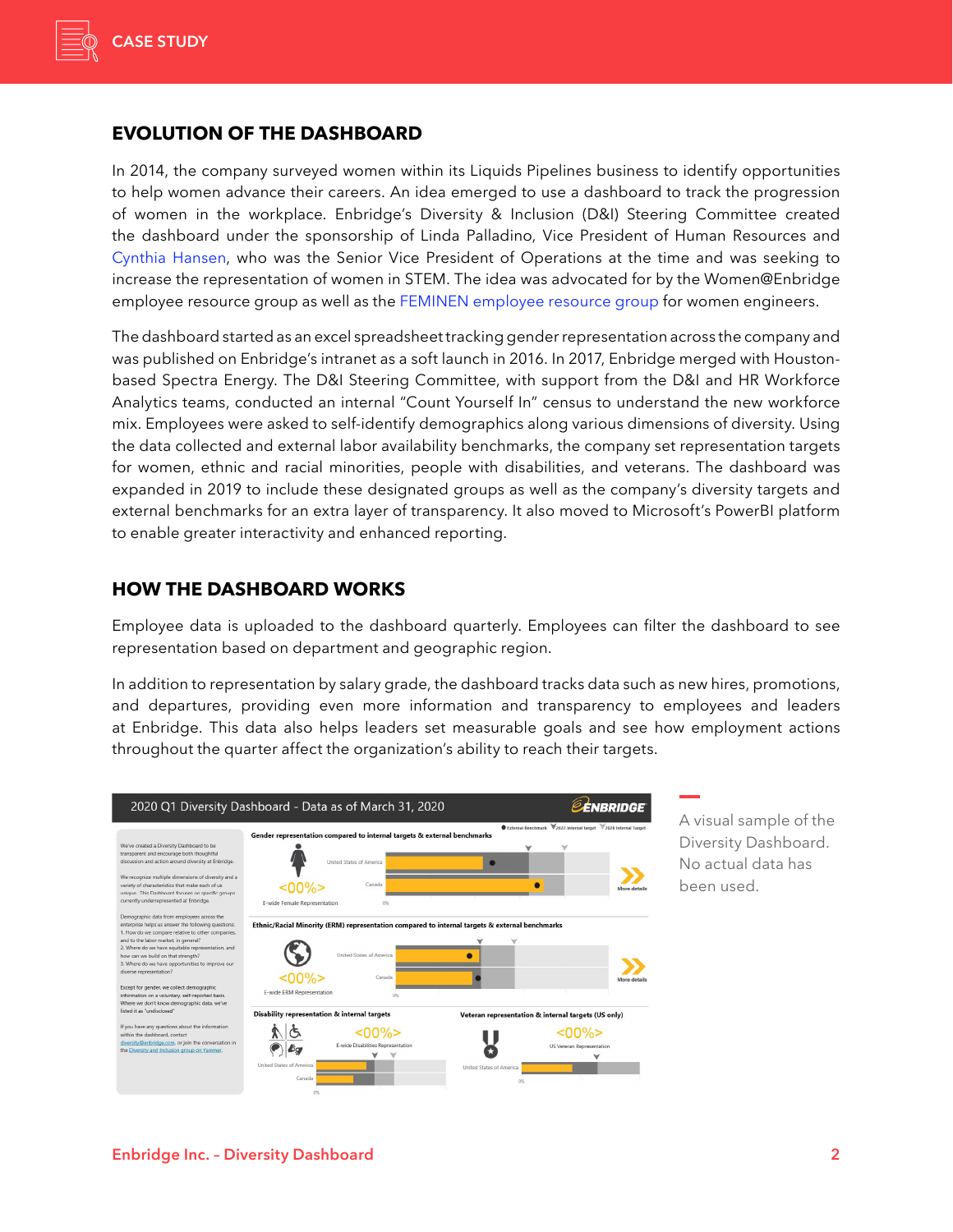



A visual sample of the Diversity Dashboard. No actual data has been used.

## **IMPACT**

The dashboard has added accountability for diversity and inclusion at Enbridge, while also allowing the company to focus its efforts on strategic opportunity areas. The transparency of the dashboard enables leaders across the company to benchmark the diversity of their teams in comparison to the rest of the organization, identify gaps, develop action plans and draw attention to where increased representation is needed.

A live view of the dashboard is a standing agenda item at executive management meetings across Enbridge and has encouraged more in-depth conversations at leadership tables about diversity and inclusion. The ability to see representation across all functions and regions has urged leaders to more actively consider the diversity of their talent pipeline, seek talent outside their department to enhance diversity, and advance employees into leadership. The dashboard has also prompted additional attention to pay equity, talent management, and succession planning. Increased transparency provided through the dashboard allows HR to have more direct conversations with leaders about the representation of their teams and what else is needed to achieve greater inclusion.

Employee resource groups use the dashboard to view insights and have conversations with others about trends and themes they are seeing reflected across the company.

Enbridge has seen an increase of 2% in the representation of women, and ethnic and racial minorities across the company. Additionally, there has been an increase in proportional gender representation at manager and director levels by 5-7%, respectively, reaching its target at each level.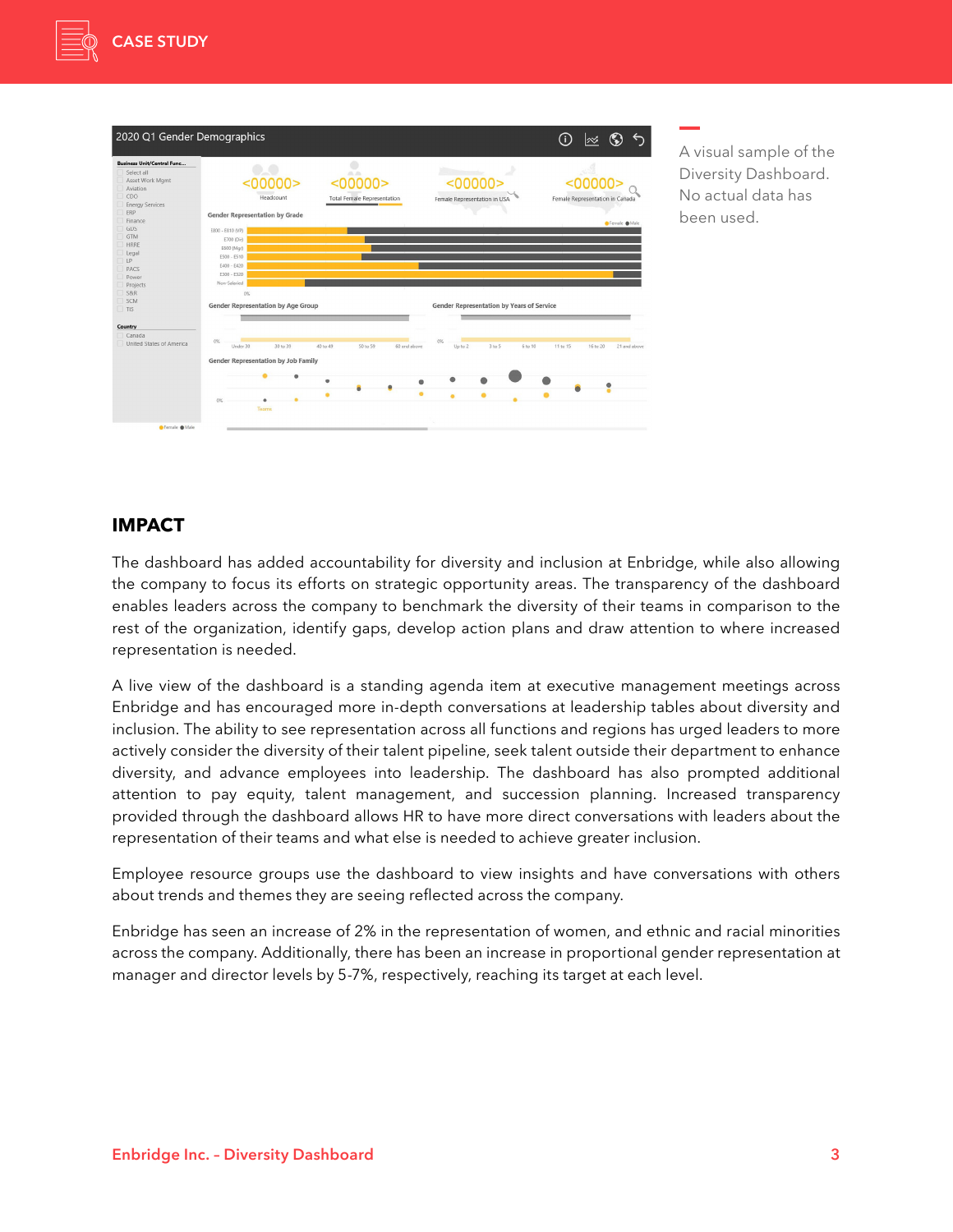

## **SUCCESS FACTORS**

The level of sponsorship the dashboard received from Enbridge's senior leadership was a key factor in its successful implementation. The D&I Steering Committee gained early buy-in by engaging key allies and stakeholders for their support. The committee was clear that the dashboard was not about meeting quotas or alienating overrepresented groups and reinforced that inclusion is about more than just the numbers. It was about understanding the talent that may be missing from the talent pipeline, ensuring the company is representative of the communities in which they operate, and identifying areas of the company where a greater focus on inclusion is needed.

Strong subject matter expertise on the HR Workforce Analytics team was also a success factor as this dashboard was the first all-employee facing PowerBI interface launched at Enbridge. The design, data modeling, testing, and privacy safeguards made the tool a complex undertaking. The D&I team also ensured strong change management through a series of communications and launch activities, including leader sessions, to highlight the intended purpose of the dashboard and how it could be used to advance diversity and inclusion.

The original launch of the dashboard coincided with the rollout of Catalyst's [MARC Leaders](https://www.catalyst.org/solution/marc-leaders/) training with Enbridge senior leaders. The parallel implementation meant that as senior leaders were going through immersive, experiential training, they were also building more passion and excitement to act on driving equity at the company. The D&I Steering Committee was then able to establish the dashboard as a critical tool to accelerate progress.

#### **SOMETHING TO THINK ABOUT**

Gaining buy-in from key stakeholders, especially senior leaders, is important for the success of any diversity, equity, and inclusion initiative. As you read this practice, it is helpful to think about who the key stakeholders are in your organization. Consider the following questions to help you identify key leaders you will want to approach for support:

- » Which leaders have the most influence in your organization?
- » Do you have any allies or an executive sponsor who can help you gain support from others?
- » Which department or function heads will your proposed initiative/program affect most?
- » Who are the "champions" in your organization who can advocate on your behalf?

#### **CHALLENGES**

One of the challenges with data collection for the dashboard is that, aside from gender, all other demographic data is collected through self-disclosure. With each new update, employees gain greater confidence in the level of confidentiality and privacy protection. On an annual basis, followup communications encourage those who have not self-identified to consider doing so and steady increases in employees open to disclosing demographic data have occurred.

Another related challenge is that some areas of the company have populations too small to report aggregate information. Protecting employee confidentiality and privacy is a primary consideration, and therefore data is not shared for groups with less than 10 people.